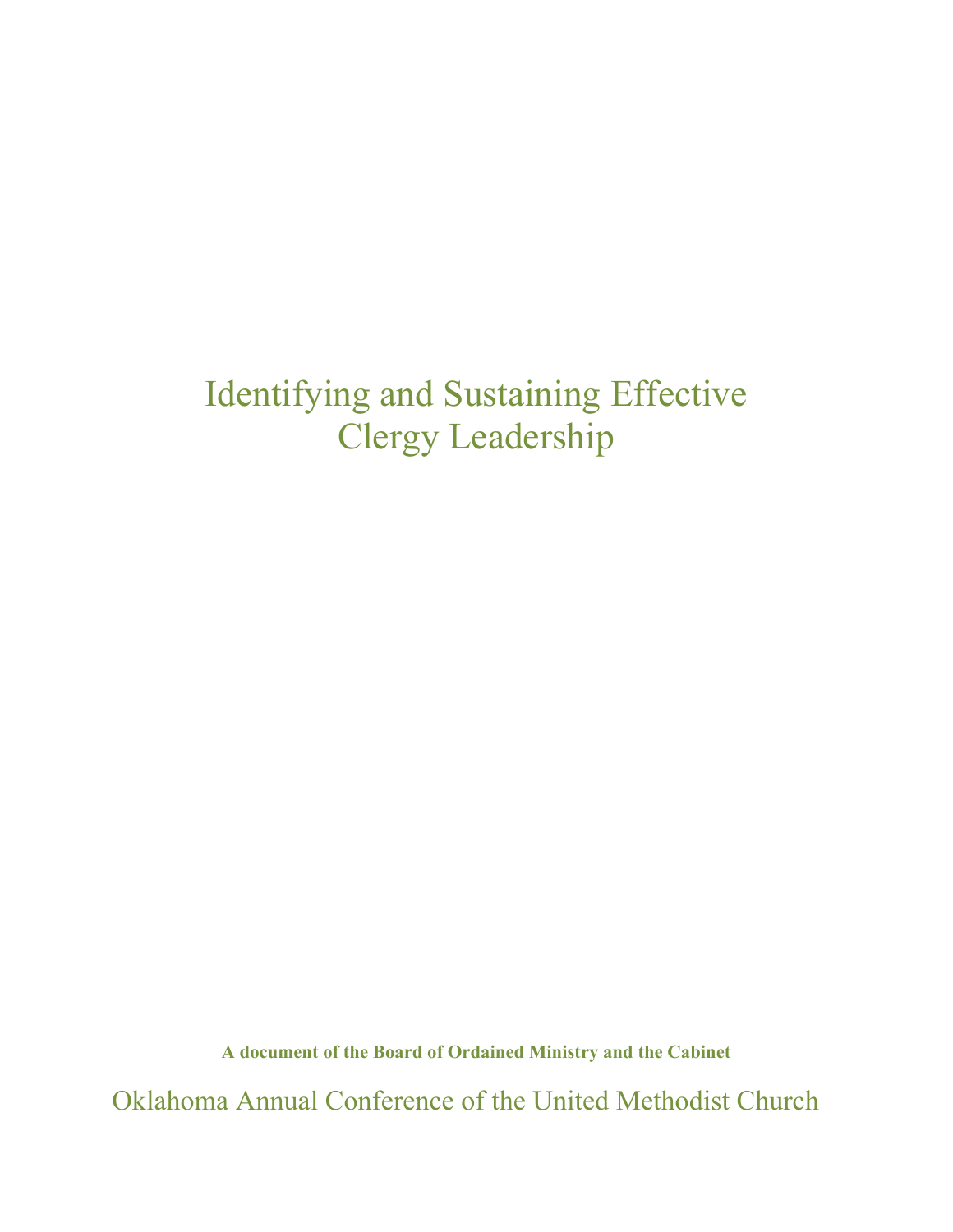### **Contents**

|           | • Clergy Effectiveness in the Oklahoma Conference                     | pg. $2$ |
|-----------|-----------------------------------------------------------------------|---------|
|           | • The Role of the Staff/Pastor Parish Relations Committee             | pg. $4$ |
|           | • Characteristics of an Effective Clergy Leader—Marks of Fruitfulness | pg. $5$ |
|           | • The Role of the District Superintendent                             | pg. $8$ |
|           | • Recognizing Ineffectiveness                                         | pg. $9$ |
| $\bullet$ | <b>Policy Statement</b>                                               | pg.9    |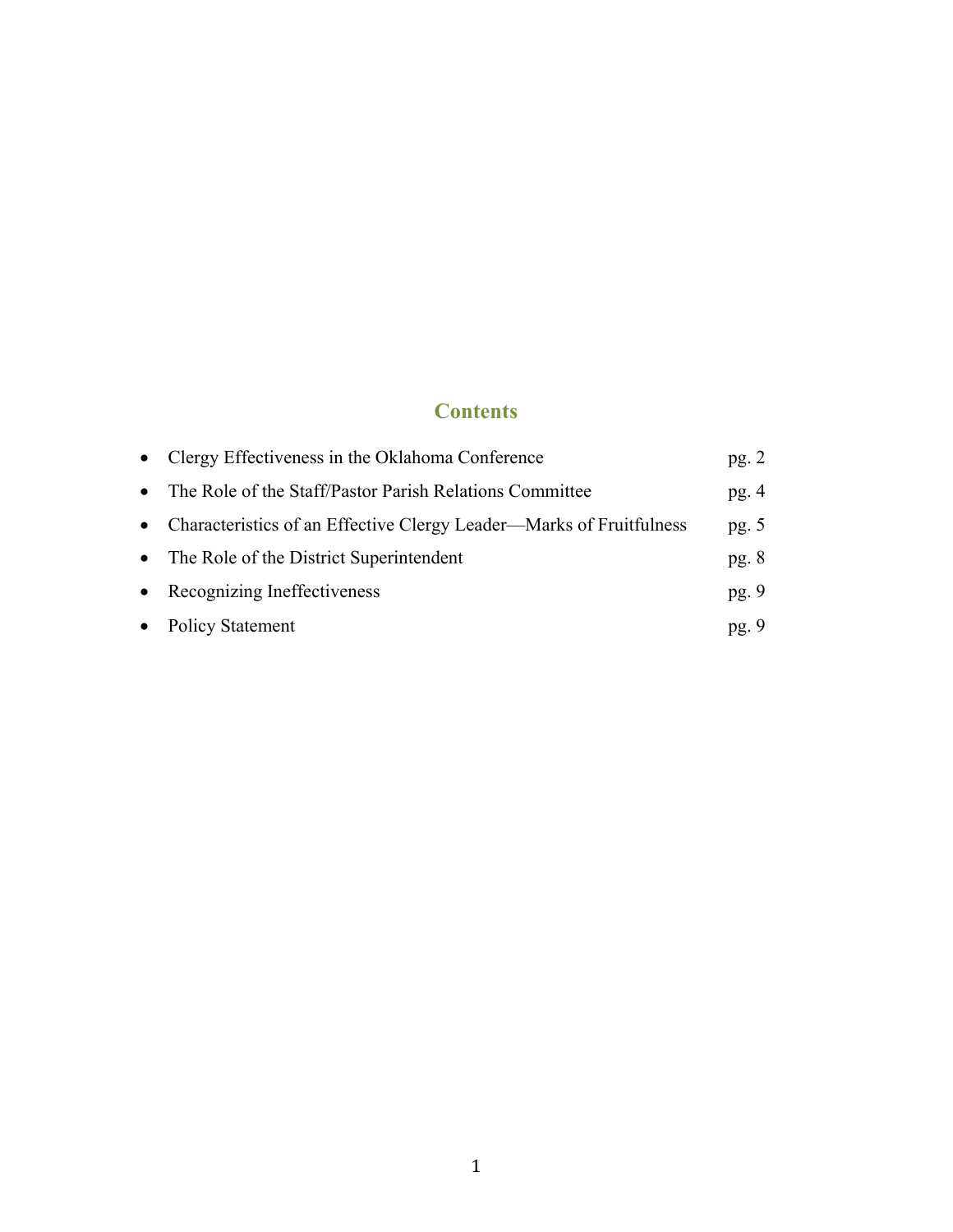# Clergy Effectiveness in the Oklahoma Conference: A Rationale

*The Executive Committee of the Oklahoma Conference Board of Ordained Ministry invited Rev. Lisa Greenwood, Vice President for Leadership Development of the Texas Methodist Foundation, to lead a board seminar on clergy effectiveness in August 2015. The board approved the creation of a task force charged with defining clergy effectiveness in the context of the Oklahoma Annual Conference. The task force was composed of select officers of the board, the Oklahoma Conference Director of Clergy Development, and professionals with experience in human resources and organizational leadership.* 

*Using resources from the General Board of Higher Education and Ministry along with models from other annual conferences, the task force determined that there were three perspectives in this conversation: clergy, cabinet, and laity. The task force developed a survey to determine how clergy effectiveness is defined by the Oklahoma Annual Conference. The survey was distributed to the cabinet and a select group of laity. The results of the survey were shared with the Executive Committee and the cabinet. The final report was endorsed by the executive committee, which then tasked the board's candidacy and provisional committees to evaluate the board's current practices and to bring proposed recommendations to the executive committee. A select committee composed of representatives of the board, cabinet, and the Director of Clergy Development developed a strategy for the implementation of "Identifying and Sustaining Effective Clergy Leadership" based on the task force's findings and the work of the North Texas Conference Clergy Effectiveness Initiative. Their generosity and support are deeply appreciated.*

### Clergy Effectiveness Task Force: Our Objective

In order to more effectively achieve the mission of "making disciples of Jesus Christ for the transformation of the world," the Clergy Effectiveness Task Force set out to provide a definition of clergy effectiveness and a process for evaluating and increasing clergy effectiveness. The task force affirms the three areas of need identified by the North Texas Conference Clergy Effectiveness Initiative:

- **1. Staff/Pastor Parish Relations Training**—provide training, support and resources for local churches to partner with their pastors in reaching effectiveness.
	- Utilize gifts of laity
	- Raise expectation for S/PPRC leadership
	- Offer more frequent S/PPRC training
	- Provide good quality online training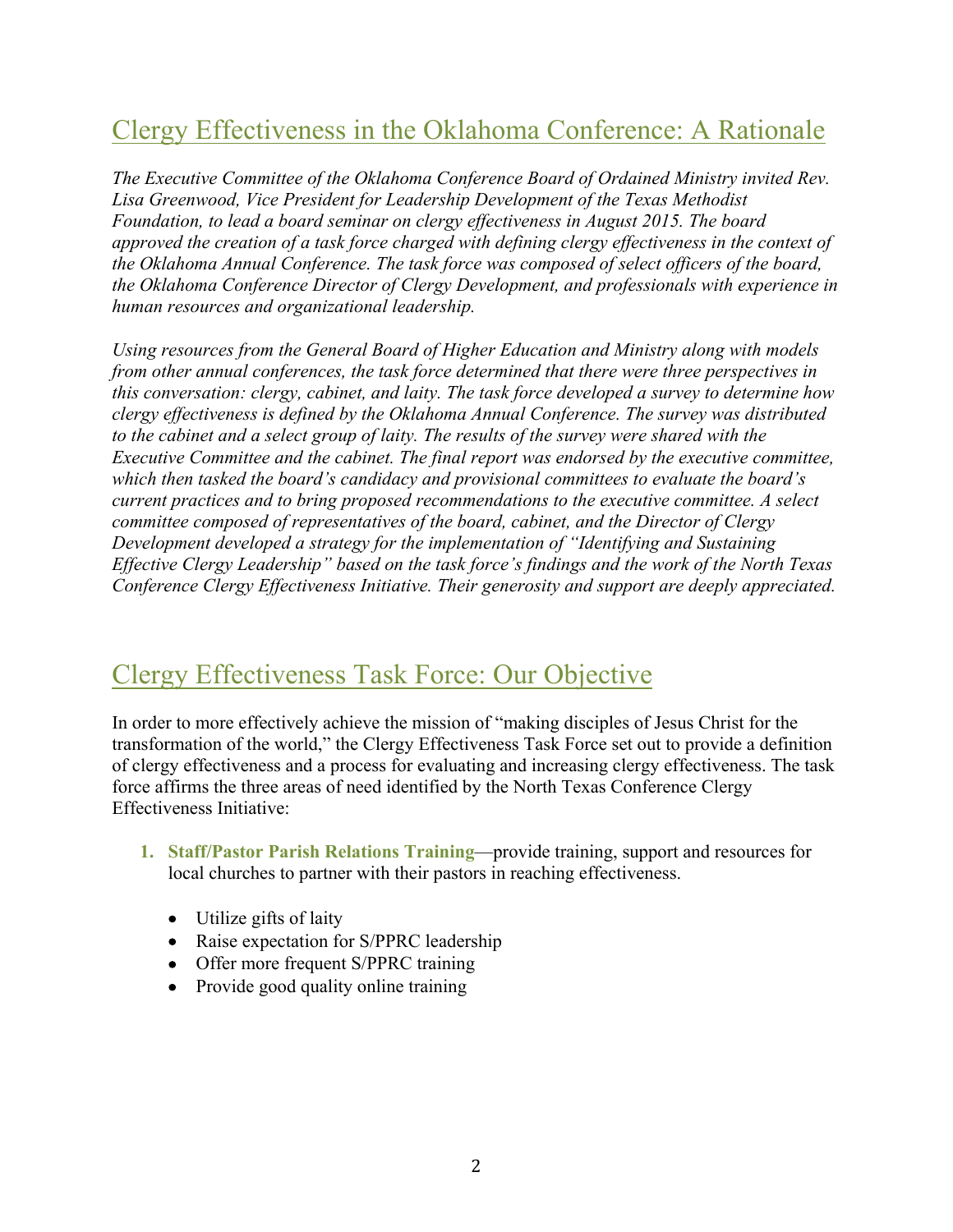- **2. Formative Process**—A process for clergy to be continually formed and to grow in effectiveness:
	- Based on the Marks of Fruitfulness Evaluation
	- Utilized by the S/PPRC and available to the Cabinet
	- S/PPRC helps clergy in formative process
	- S/PPRC meets with clergy at least quarterly using Marks of Fruitfulness
	- S/PPRC and clergy set goals & objectives each year and celebrate successes
- **3. Summative Tool**—The Marks of Fruitfulness Evaluation "sums up" clergy effectiveness
	- Identifies areas of strength
	- Identifies areas of growth, leading to the formative process

# **Clergy Effectiveness Defined**

"The Marks of Fruitfulness" is a formative tool for helping pastors to build capacity for **LIVING**  discipleship fruitfulness, **LEADING** congregational fruitfulness and **DEVELOPING** missional fruitfulness. "The Marks of Fruitfulness" defines a common understanding of effectiveness for the Oklahoma Annual Conference. Clergy effectiveness is a combination of competencies and skills as defined below.

### **Living Discipleship Fruitfulness**

- Spiritual Health
- Emotional & Mental Health
- Professional Health
- Fiscal Health
- Physical Health
- Relational Health

### **Leading Congregational Fruitfulness**

- Pastoral Care
- Preaching, Sacraments, Worship Leadership
- Teaching
- Management of Self
- Management of Others
- Conflict Management
- Adaptive Leadership
- Connectional Leadership
- Relational Leadership
- Equipping Leadership
- Innovative Leadership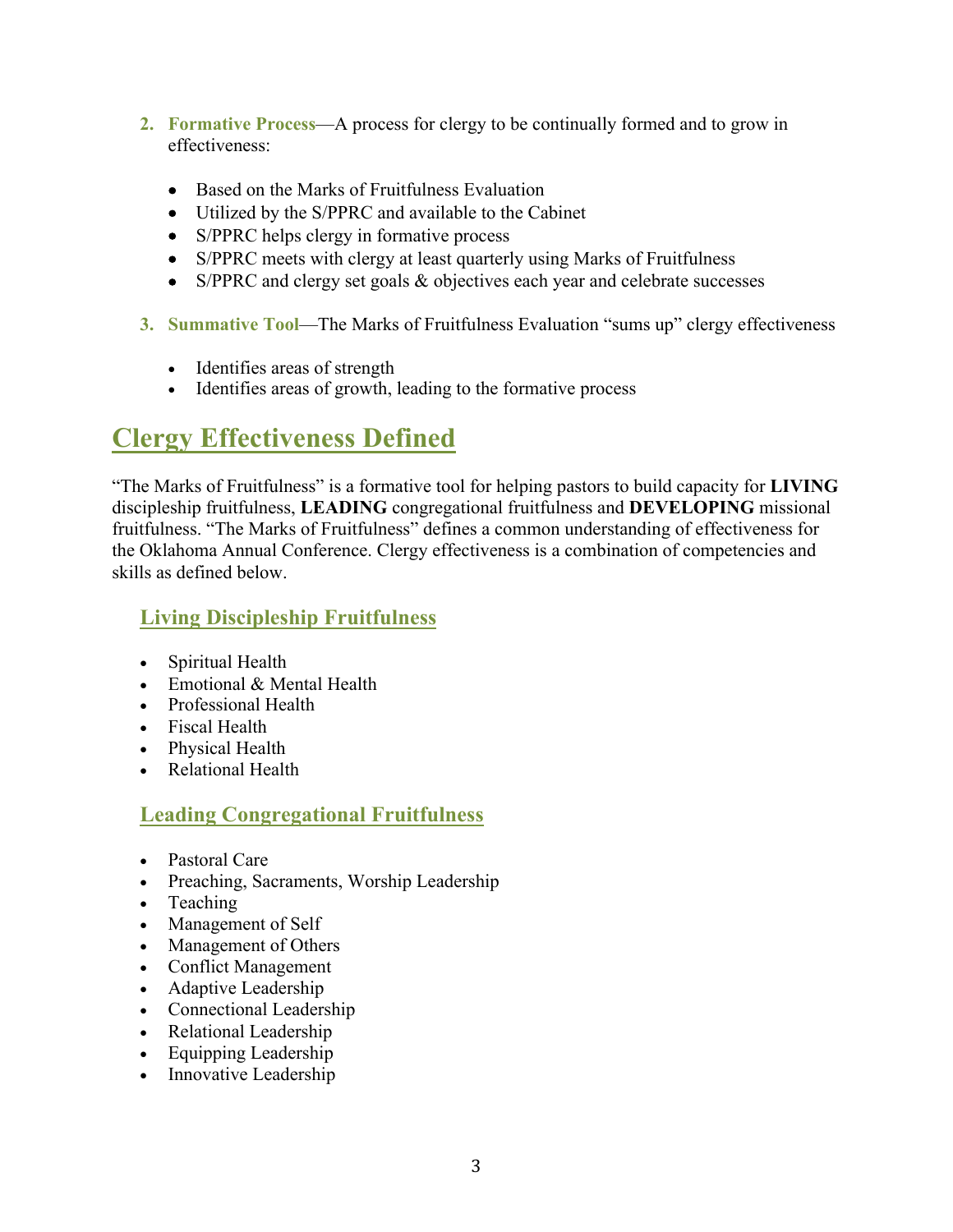#### **Developing Missional Fruitfulness**

- Mission-Field Awareness and Action
- Strategic Developer
- Collaborative Connector
- Transforming Visionary
- Social Witness
- Culturally Competent

# **Role of the Staff/Pastor Parish Relations Committee**

The role of the Staff/Pastor Parish Relations Committee includes the following, which draws from *The Book of Discipline* ¶258.2:

- To encourage, strengthen, nurture, support, and respect clergy and their family.
- To confer with and counsel clergy on the matters pertaining to the effectiveness of ministry; relationships with the congregation; the clergy's health and self-care, conditions that may impede the effectiveness of ministry and to interpret the nature and function of the ministry.
- To confer with, consult, and counsel clergy on matters pertaining to priorities in the use of gifts, skills, and time and priorities for the demands and effectiveness of the mission and ministry of the congregation.
- To complete the Marks of Fruitfulness Evaluation annually for the use of the Cabinet.
- To meet at least quarterly and use the Marks of Fruitfulness Evaluation with the pastor to identify continuing educational needs and plans.

### **The Marks of Fruitfulness as a Leadership Development Tool For S/PPRC Committee**

*The Marks of Fruitfulness Evaluation provides the clergy and S/PPRC with conversation starters about fruitful ways a clergy*

- **LIVES** as a disciple,
- **LEADS** and manages the congregation, and
- **DEVELOPS** the missional reach of the staff and laity beyond the walls of the church.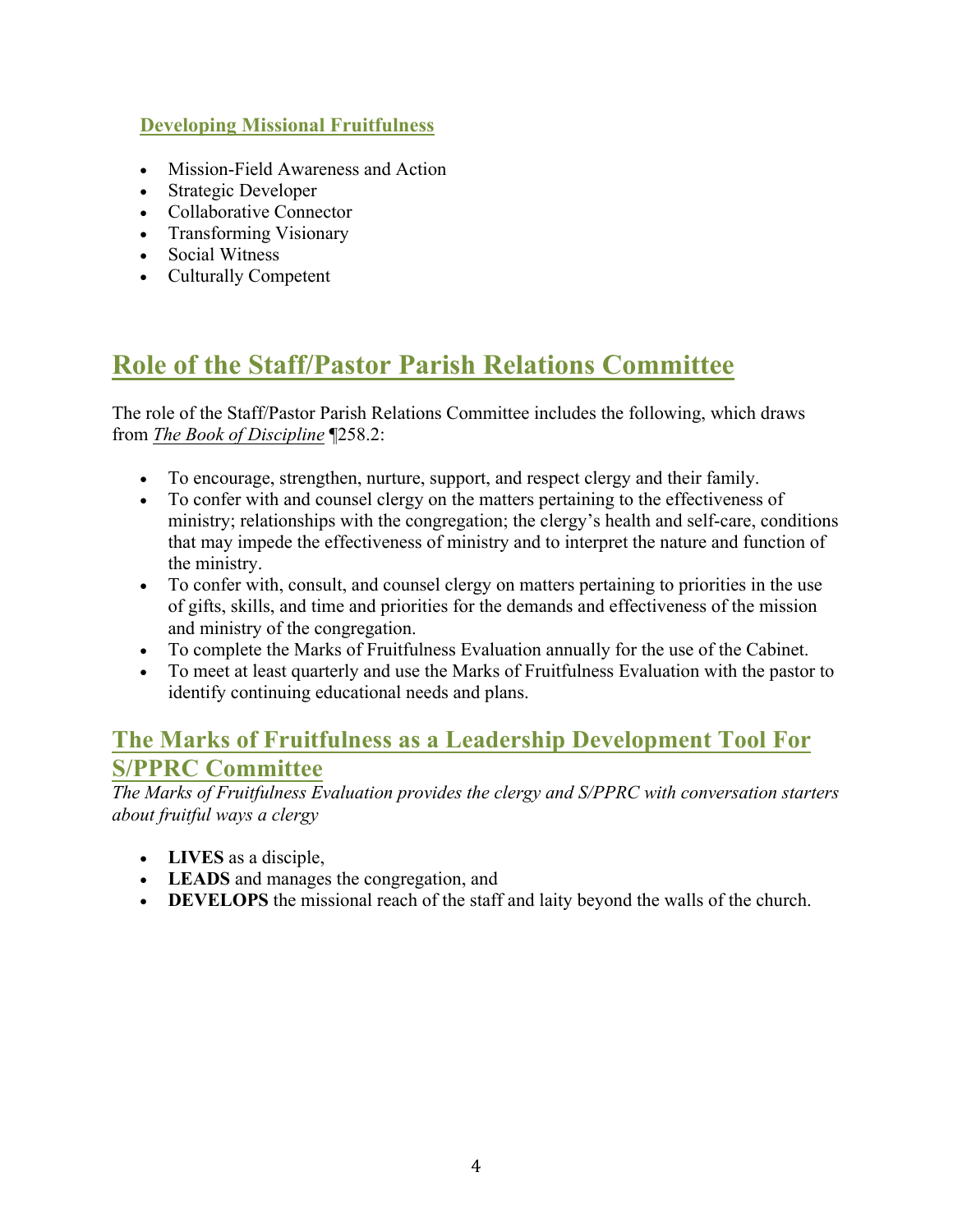#### **Recommended utilization of the Marks of Fruitfulness (MOF) at quarterly S/PPRC meetings:**

**Jan–March** Meeting—review the completed MOF from the prior year and have conversation on "Living Discipleship Fruitfulness."

**April–June** Meeting—review the completed MOF from the prior year and have conversation on "Leading Congregational Fruitfulness."

**July–September** Meeting—review the completed MOF from the prior year and have conversation on "Developing Missional Fruitfulness."

**October–December** Meeting—S/PPRC and Pastor complete the annual Marks of Fruitfulness Evaluation Tool independently.

*This quarterly cycle keeps the dialogue and conversation alive between the clergy and the S/PPRC throughout the entire year; otherwise the Marks of Fruitfulness Evaluation is downgraded to an annual performance review with no chance of improving communication, enhancing skills, or growing the pastor as a disciple, leader, and mission developer. Constant feedback focuses the process on formation rather than simply evaluation.* 

### **"Effectiveness" Definitions and Characteristics**

*Defined by the Marks of Fruitfulness* 

#### **Living Discipleship Fruitfulness**

*Clergy are held accountable for proclaiming that Jesus is Lord and Savior with heart, mind, soul and body.* 

- **Spiritual Health**—attentive to continued spiritual growth; prays; fasts; reads and meditates on the Scriptures; attends to the ordinances of God; participates in an ongoing accountability group; observes Sabbath; pursues opportunities to deepen spirituality; *Fruits of the Spirit* (love, joy, peace, patience, kindness, generosity, faithfulness, gentleness, and self-control) are evident in ministry
- **Emotional/Mental Health**—experiences a high level of life satisfaction and optimism; is self-aware and maintains a sense of well-being in times of conflict; handles feedback constructively
- **Professional Health**—seeks opportunities for learning, growing and developing as a disciple and pastor
- **Fiscal Health**—is a faithful steward of personal resources; tither; maintains manageable debt levels; is prepared for the future (will, retirement, insurance, savings, health care, housing, etc.)
- **Physical Health**—balances nutrition, exercise, work, leisure, and play; is aware of and addresses health needs; observes day off and vacation
- **Relational Health**—has a supportive network of family and friends; maintains appropriate connections and boundaries, both personally and professionally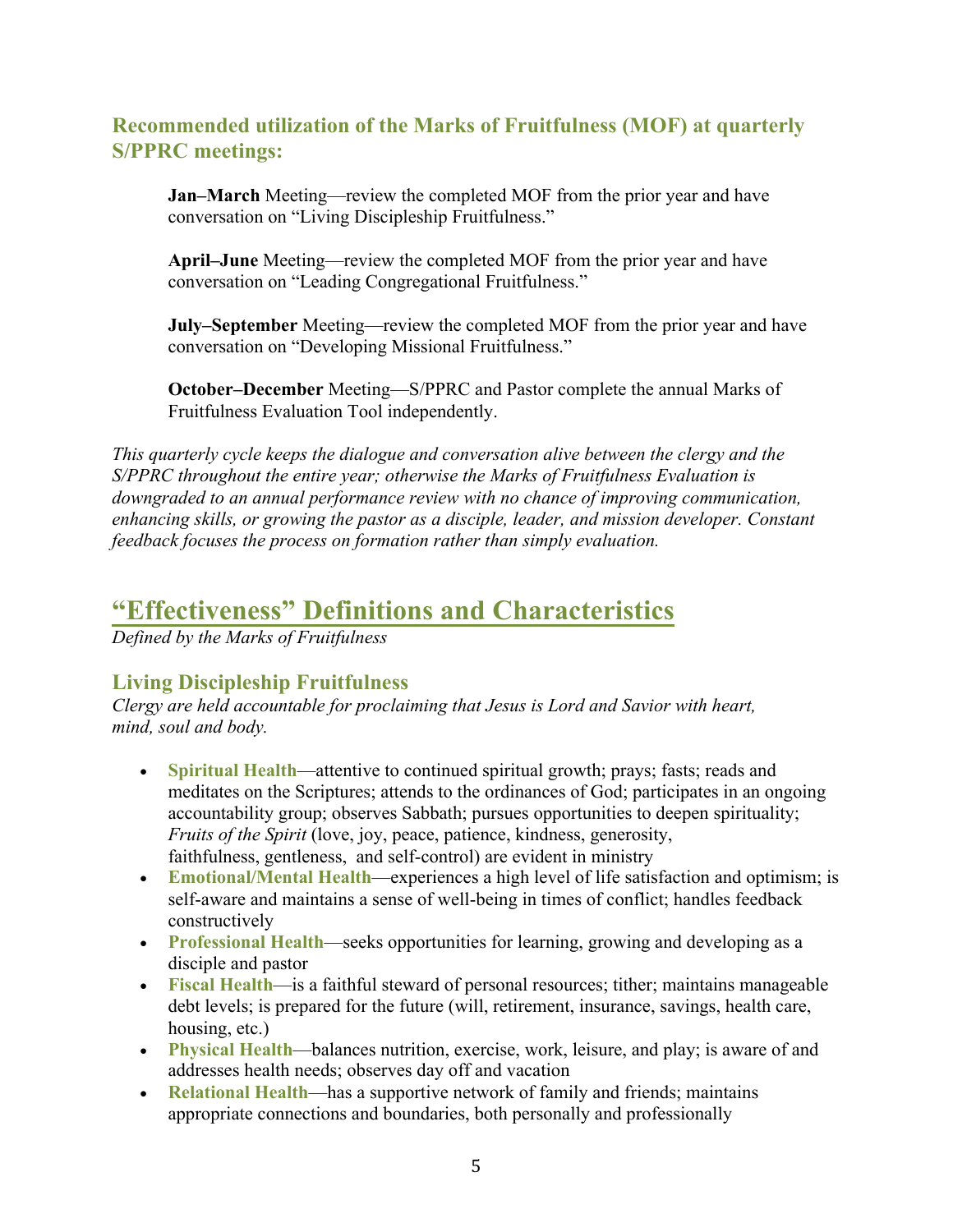### **Leading Congregational Fruitfulness**

*Clergy are accountable to build up the body of Christ by sharing and celebrating gifts and grace sufficient in every congregation and ministry setting.* 

- **Pastoral Care**—attentive and timely in visitation of those hospitalized, homebound, or in need of counsel; offers compassionate and empathetic counsel; maintains appropriate boundaries and honors confidentiality.
- **Preaching, Teaching, Sacraments, Worship Leadership** crafts and presents organized, relevant and Biblically sound sermons; able to articulate a well-developed deep and congruent theology; articulates and administers the Sacraments; leads worship with joy.
- **Teaching**—teaches the Word; designs and facilitates small group learning opportunities; is well prepared; encourages questions.
- **Manages Self**—manages time and schedules, roles and responsibilities, sets and achieves realistic and measureable goals; utilizes resources efficiently; attends to administrative tasks in a timely and competent manner; displays a strong work ethic.
- **Manages Others—establishes clearly defined roles and responsibilities for staff and** others; sets realistic and measurable goals for staff and laity leaders; offers support and encouragement to staff and laity leaders, and helps staff and laity leaders to utilize resources efficiently; meets regularly with staff and leadership team.
- **Conflict Management**—gathers as much information as possible in order to see both sides; explores issues with those involved to find solutions that meet everyone's needs when possible; works to keep lines of communication open; resolves conflict in a manner that does not cause harm to others.
- **Adaptive Decision-Maker**—recognizes when change is appropriate, adapts to change and leads others effectively through change; questions, obtains and uses multiple sources of data; invites and includes relevant stakeholders; learns from failure and helps others do the same; works collaboratively to solve problems; understands and accepts ambiguities to reach sound decisions.
- **Connectional Leadership**—supports and promotes the mission of the United Methodist Church; affirms the unique Wesleyan way of itinerancy, apportionments, supervision, etc.; seeks opportunities to serve within the District and Conference; connects the local church within the larger mission of the UMC.
- **Relational Leadership**—inspires others to a common purpose and vision; collaborative, inclusive and empowering in decision-making; models Christian values in making decisions; listens, informs and inspires effectively through multiple communication vehicles (i.e. spoken, written, social media, etc.); demonstrates servant leadership.
- **Equipping Leadership**—identifies, enables, empowers and equips others through coaching, teaching, delegating, and collaborating to offer their gifts and grace willingly in joyful obedience to Christ and the Church.
- **Innovative Leadership—exhibits a creative and entrepreneurial spirit in managing and** leading the congregation to strive for fruitfulness.